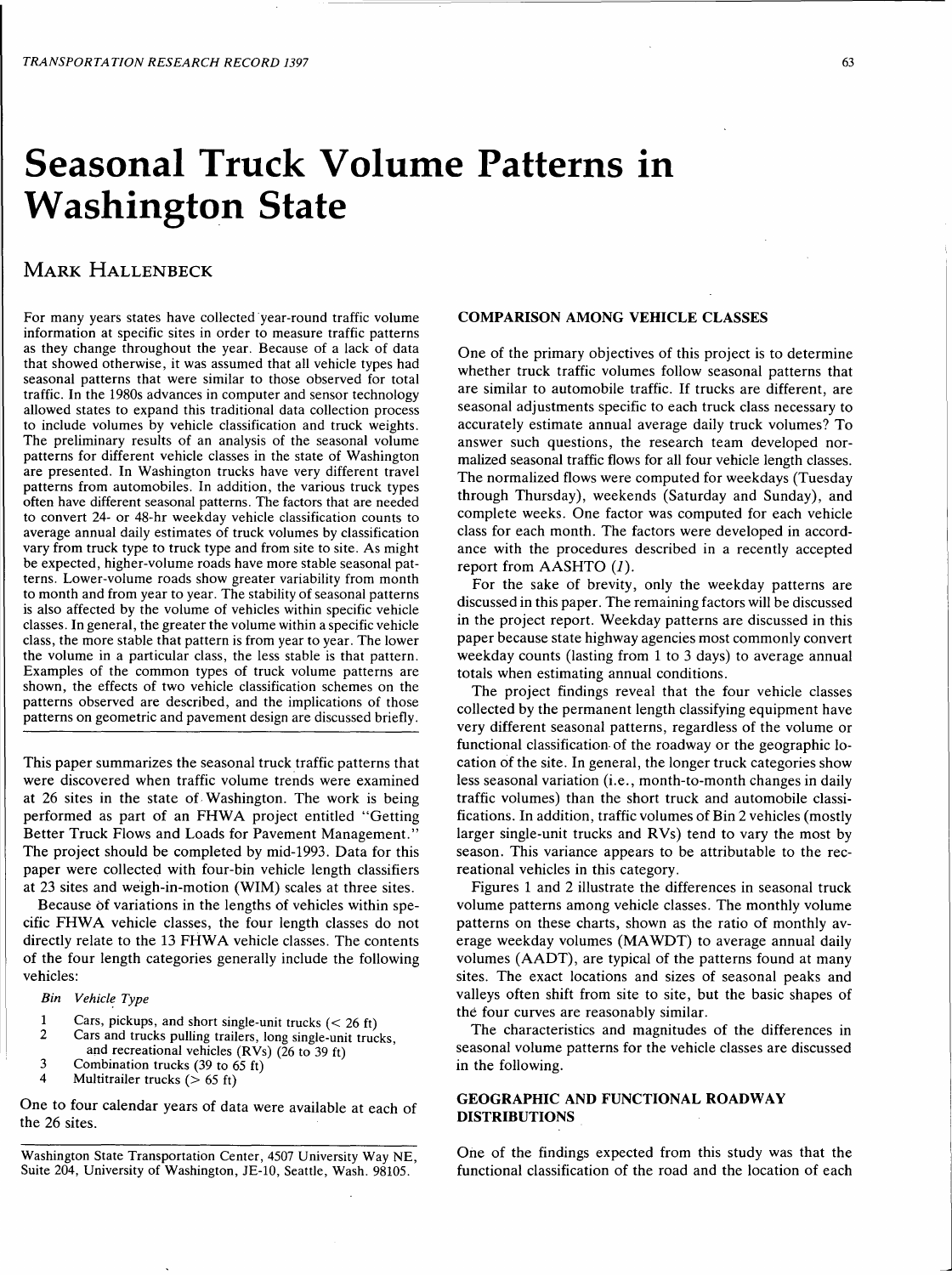### *TRANSPORTATION RESEARCH RECORD 1397*



FIGURE 1 MAWDT/AADT for Site 61, 1991.

data collection site would significantly influence the traffic patterns observed at that site. This is indeed the case, and the findings are biased toward the geographic and functional distribution of the sites available for analysis.

Because 14 of the 26 sites (53.4 percent) are on the Interstate system, the project data base is heavily weighted toward the Interstate. The remaining sites are 10 principal arterials, 1 collector, and 1 minor arterial. Ten of the sites are within urban area boundaries; however, because of the relatively small sizes of some of these urban areas, some of these counters display traffic volume patterns that are more characteristic of rural recreational routes.

Because of the distribution of counter locations, the findings of this study are weighted toward the higher-volume rural roads in the state. Although a number of urban Interstate sites exist in the analysis data set, few urban arterial sections are instrumented with permanent vehicle classifiers. This reflects the fact that the Washington State Department of Transportation (WSDOT) operates few roads other than freeways in urban areas. (Local jurisdictions operate and maintain most urban arterials.) The overrepresentation of higher-volume rural roads in the analysis data base reflects WSDOT's concern with that group of roads. However, this distribution of equipped sites does limit the usefulness of conclusions concerning traffic trends on lower-volume rural highways and urban arterials.

In general, the higher the functional classification of the road is, the higher the traffic volumes in all vehicle classes. And the higher the traffic volumes are, the lower the variation in traffic levels from month to month and from year to year.

Conversely, the lower the functional classification of the road is, the lower the traffic volume (particularly in the longer truck categories) and the more unstable the traffic volume pattern, both from month to month and from year to year. Some lowvolume roads show reasonable stability in their traffic volume patterns, but a much greater degree of variation is present on these facilities.

The impact of location can also be seen in the traffic volume patterns observed in the data. For example, data from counters in areas subject to heavy recreational traffic show extreme seasonal patterns in Bin 2 vehicle volumes. Data from nonrecreational sites may show minor volume increases in Bin 2 vehicles during peak recreational periods but not to the degree found at recreational sites. In agricultural areas, the longer truck categories show traffic volume peaks that are not present in other parts of the state.

The geographic influences change from one vehicle class to the next. For example, the recreational routes show increased automobile volumes (i.e., Bin 1) in the peak recreational periods, but not to the extent (in percentage terms) experienced by vehicles in Bin 2, which contains most of the recreational vehicles. Similarly, the two longer truck classes (Bins 3 and 4) are only minimally affected by the recreational peaks. Figures 1 and 2 show examples of these differences at two sites with fairly extreme seasonal variability.

The counter site that provided the data for Figure 2 is on a rural primary arterial near Washington's south-central border with Oregon. It displays the fairly high seasonality of the rural area, and the seasonal variation of longer truck classes (Bins 3 and 4) is much flatter than the seasonal variation for either automobiles or small trucks and recreational vehicles (Bins 1 and 2). The longer trucks counted at this site actually show a fairly high degree of variation in comparison with those counted at other locations because of an agricultural harvest haul that occurs in the late summer and early fall.

Figure 3 illustrates the volume patterns at a high-volume urban Interstate location. As expected, the seasonal volume patterns for all four vehicle classes show less month-to-month variation than those in the rural site in Figure 2, although recreational vehicle traffic still increases significantly during the summer months. At this urban site, the ratio of MAWDT to AADT for the two longer truck classes never falls below 1.0. This. shows that the weekday traffic volumes tend to be







FIGURE 3 MAWDT/AADT for Site 809, 1989.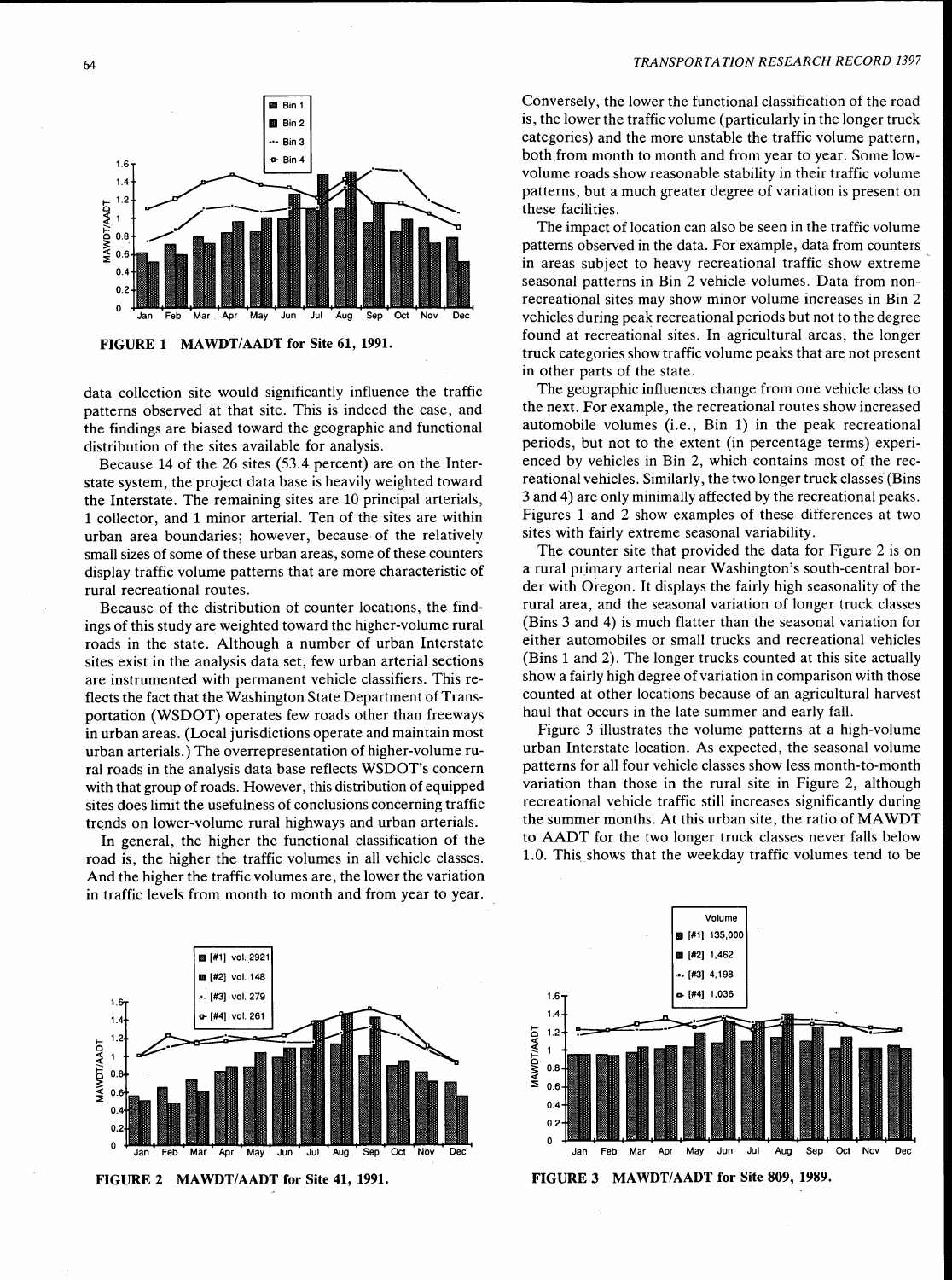fairly constant throughout the year and that the weekday volumes tend to be consistently higher than the weekend volumes. Both of these facts are important in estimating average annual conditions from either weekday or weekend traffic counts.

Figure 4 illustrates some of the problems that occur when seasonal factors are calculated for lower-volume roads. In this case, the volumes of longer trucks are so small that relatively small changes in daily truck volumes cause the seasonal factor ratio (MA WDT/AADT) to reach fairly large values. For Figure 4, this ratio reaches 2.5.

With the low levels of traffic volume of a site like that of Figure 4 (AADT for Bin 4 is 14 vehicles per day), relatively small changes in volume significantly affect the computed seasonal factors. The results are highly variable seasonal factors, because the factors for any given month can be very different from year to year for a specific site, or between two similar sites. High variability complicates the search for groups of roadway sections that have similar traffic volume patterns, and it reduces the accuracy of AADT estimates produced with short-duration counts and seasonal adjustment factors. This problem is accentuated by larger classification schemes. That is, the FHW A 13-category classification scheme will produce a greater number of highly variable vehicle class seasonal factors than the four-length bin categories shown in Figure 4.

## 13-BIN VERSUS 4-BIN CLASSIFICATION SCHEMES

When the Strategic Highway Research Program introduced its revised traffic data collection plan, several state highway agencies indicated that they would use permanent 4- or 6-bin length classifiers to compute seasonal factors for 13-bin axle classification counts conducted with short-duration portable . traffic counting equipment. This approach to seasonal factoring assumes that vehicles in the 13-bin axle categories follow volume patterns that are similar to the patterns found in the 4-bin data. It also assumes that all of the 13-bin truck categories fit cleanly into the length bins (i.e., that the axle bins are simply subsets of the length bins) and that each of the axle-based categories within a length bin follows the same pattern as that length bin (i.e., all of the FHWA categories that would be part of Length Bin 4 have similar seasonal patterns). All of these assumptions are also dependent on the length limits selected by each state for its length categories.



FIGURE 4 MAWDT/AADT for Site 820, 1990.

To test these theories, the seasonal volume patterns of the 13-bin vehicle categories were compared. WIM vehicle records were used to compute 13-bin daily volume records by vehicle class. These records were then used to compute monthly patterns based on the ratio of MAWDT/AADT. Figures 5 and 6 illustrate the resulting patterns for the truck categories (Bins 4 through 13) of the FHWA 13-bin classification scheme. As with the four length bins discussed, these patterns vary from site to site. Unfortunately, only three WIM sites in Washington had been operating for a complete year at the time of the analysis, so the differences in patterns caused by geographic and functional classification changes cannot be explored in this paper.

It is apparent from looking at Figures 5 and 6 that the 13 categories have very different seasonal patterns. This is particularly true if the categories containing RV traffic are compared with the categories that contain primarily commercial trucks. (In Washington, single-unit RVs tend to be classified as Axle Bin 4 "Buses," and vehicles pulling RV trailers tend to be classified as Axle Bin 8 "Four or Less Axle Combinations.") Recreational traffic has very high peaking characteristics, whereas commercial vehicle traffic has more consistent traffic volume patterns. Not surprisingly, the distribution of traffic between weekdays and weekends is also very different for the two types of travel.

For large commercial trucks (Axle Bins 9, 10, and 11, in particular), the seasonal factor MAWDT/AADT rarely falls below 1.0. This ratio reflects the fact that more commercial vehicle traffic occurs on the weekdays than on the weekends. · Thus, even when some decrease in volume occurs in winter, the average weekday for the month is often higher than the average annual condition, which includes the lower weekend traffic volumes.

This phenomenon is not true for RV traffic. Much of the recreational traffic takes place on weekends, so with the exception of the summer months, the ratio of average monthly weekday to average annual condition tends to be less than 1.0. This pattern is illustrated best by Axle Bin 4 in Figure 5, which also shows an extremely high seasonal factor in July. This significant increase (the factor is greater than  $4.0$ ) is because of both the very large increase in RV traffic in the summer and· the fact that the 4th of July holiday was on a



FIGURE 5 Seasonal traffic patterns of FHWA vehicle classifications for rural Interstate in western Washington, smaller truck categories.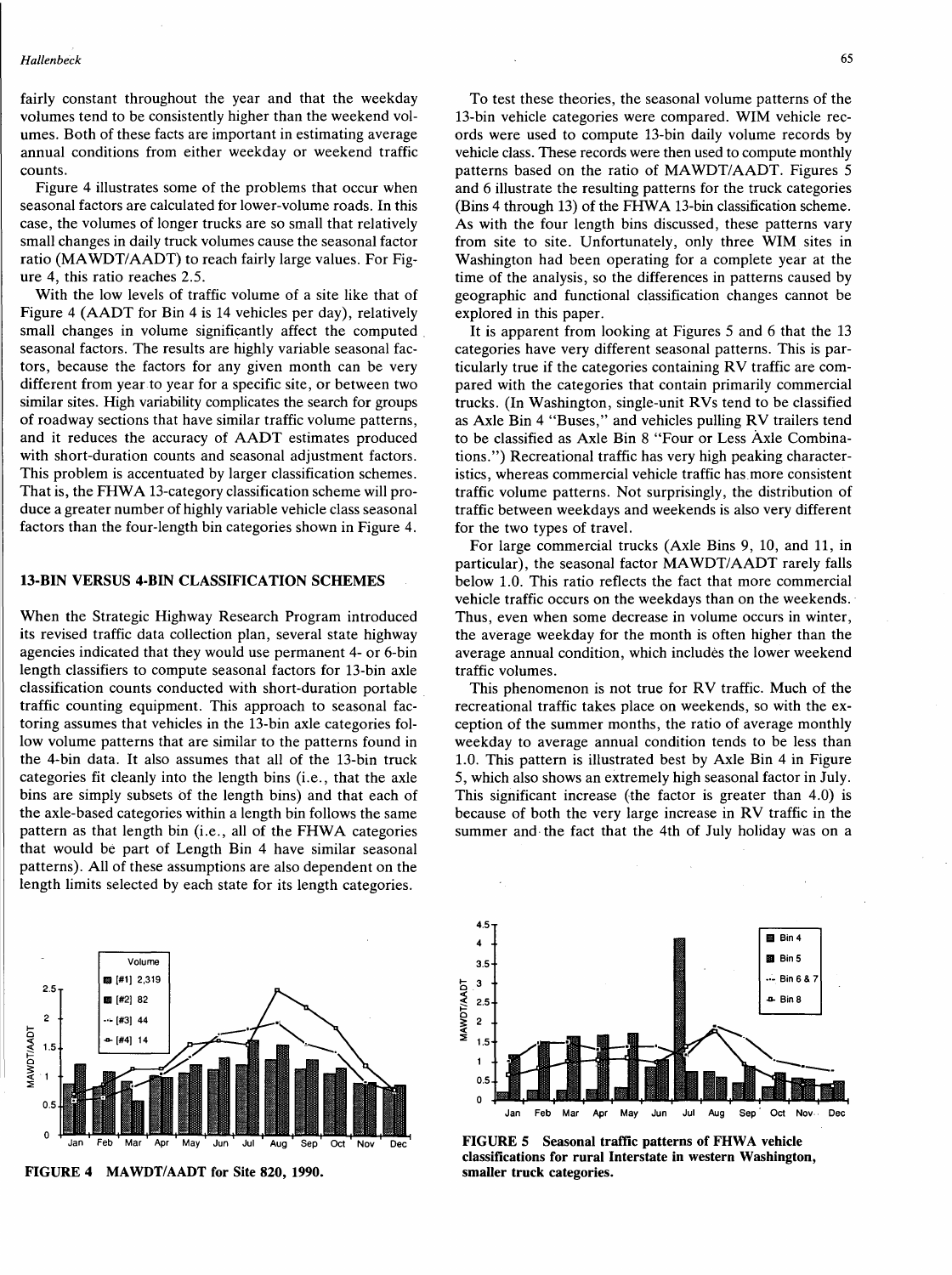## $-$ · Bin 11 a. Bin 12  $2.5$  $\therefore$  Bin 13  $\triangle$  Bin 9  $\overline{c}$ Bin 10 **MANDT/AADT**  $1.5$  $\mathbf{1}$ 0.5  $\mathbf 0$ Jan Feb Mar Apr May Jun Jul Aug Sep Oct Nov Dec

FIGURE 6 Seasonal traffic patterns of FHWA vehicle classifications for rural Interstate in western Washington, larger truck categories.

Thursday during the year illustrated. Thus, the "average" July weekday included a very high volume of RVs.

The very large seasonal pattern in this group is also attributable to the low volume of RVs on the average annual day: many RVs are normally on the road in the summer, but few are present during the rest of the year. Thus, the annual average volume is quite small. This makes the denominator in the ratio of MAWDT/AADT small, and consequently a relatively modest increase in traffic volumes can result in fairly large seasonal factors.

When these disparate vehicle class patterns are combined into a smaller number of categories (for example, the four length classes), the individual peak traffic movements shown in Figures 5 and 6 are "dampened"—that is, the monthly volume patterns change less from month to month. The large increase in RVs still produces a travel peak in July and August, but the MAWDT/AADT is much lower. Dampening occurs for two basic reasons. The first is that the patterns for different vehicle types have different peaks. Therefore, volumes for some vehicle types within a composite vehicle class increase, whereas others decrease or stay constant. Thus, in some cases, the absolute increase in traffic volumes is not as large as the increase for some vehicle types. The second reason is that even if the total volume increase is the same as or greater than that for any vehicle category, the combined vehicle group has a much higher total volume (the denominator in the ratio) than the individual vehicle category, and thus the computed factor is lower.

An example of the dampening effect can be seen in Axle Bin 8 in Figure 5. This axle bin contains both relatively large numbers of commercial vehicles (small tractor semitrailer combinations) and some RVs (primarily large vans and pickups pulling large trailers). The effect is that the lack of RVs in the winter months lowers the seasonal factor below 1.0, but the presence of commercial vehicles prevents that value from being very far below 1.0. In the summer, when large numbers of RVs are present, the seasonal factor increases well beyond 1.0, but because the volume of background commercial traffic is fairly large, the ratio of MAWDT/AADT (greater than 1.5) is considerably smaller than that in Axle Bin 4, the other vehicle class containing RVs.

The dampening effect can be significant if a vehicle class that is "different" from the other classes in its length bin is

#### *TRANSPORTATION RESEARCH RECORD 1397*

only a small proportion of the total volume for that combined classification. In this case, even an extremely large percentage increase in the vehicle category with smaller volumes is insignificant in comparison with the larger background traffic volumes. The result is a seasonal factor that reflects the total class, not the smaller vehicle category.

The primary drawback to this dampening effect is that it masks the actual vehicle patterns that are occurring on the road. But the dampening effect is not all bad. One of its significant advantages is that the seasonal factors for the larger vehicle categories tend to be more stable. Thus they are more capable of predicting total traffic volume. They simply do not estimate the vehicle mix within that volume with a high level of precision.

In summary, by combining specific vehicle types in larger classes, the volume patterns at a site tend to become more stable. However, this stability masks a variety of fluctuations in the volumes of specific types of vehicles. The end result is often a stable factor that does not accurately represent specific traffic volume patterns.

## WEEKDAY VERSUS WEEKEND TRAFFIC

Another analysis examined the differences in traffic volumes between weekdays and weekends. This analysis included investigations of whether all classes of trucks had a specific weekly pattern and whether more truck traffic occurred on specific days. As indicated, the results showed that in most cases Saturday and Sunday traffic volumes differ significantly from weekday traffic volumes. In the majority of cases, weekday traffic volumes are higher than weekend volumesespecially for the longer truck classes, in which large commercial vehicles dominate. However, for classes with a high percentage of RVs, weekend volumes are consistently higher than weekday volumes.

As part of this analysis the project team also tried to determine the elements that constitute a "weekday." The researchers computed the average weekday three different ways, depending on the definition of the weekend/weekday split. (They computed· and compared Monday to Friday weeks, Monday to Thursday weeks, and Tuesday to Thursday weeks.) The conclusion drawn from these analyses is that in some locations and in some months, the incorporation of either Monday or Friday in the weekday estimate is appropriate, and in other locations or months, traffic volumes on these days are statistically different from those of Tuesday through Thursday. For the sake of consistency, analyses performed for this paper assume that weekdays are only Tuesday through Thursday. This may be a conservative assumption, but the decision greatly simplified the performance of the analyses.

#### STABILITY OF FACTORS OVER TIME

The analysis of monthly to average annual traffic ratios over time showed that in general, the greater the traffic volume is on a road (or within a classification), the more stable the monthly ratio of weekday traffic to annual average condition. That is, average monthly traffic volume patterns for Interstates and heavily traveled principal arterials are reasonably